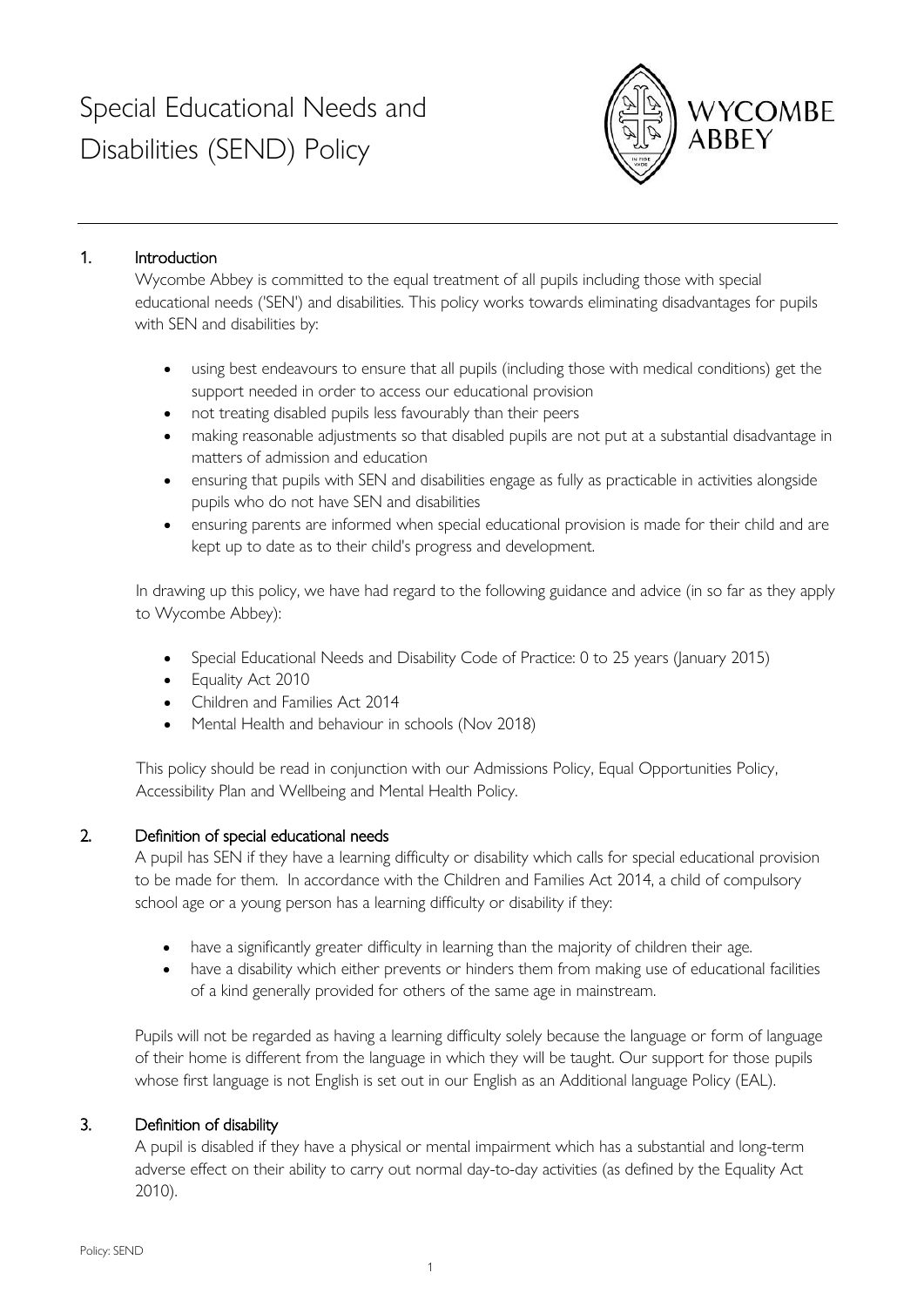Not all pupils who have SEN are disabled. Not all disabled pupils have SEN.

## 4. Staff responsibilities

The Deputy Head (Academic) is responsible for overseeing all aspects of our SEN provision and keeping Council informed of the implementation of the policy in practice.

The Head of Learning Enhancement's responsibilities include:

- determining the strategic development of the SEN and disability policy and provision, together with the Head and Deputy Head (Academic)
- having overall day-to-day responsibility for the operation of the SEN and disability policy
- coordinating specific provision for children with SEN and disabilities, including those who have EHC plans
- ensuring all staff understand their responsibilities to pupils with SEN and approach to identifying and meeting SEN
- ensuring that teachers are given any necessary information relating to a pupil's learning support needs and/or disabilities (if known) so that teaching practices are appropriate
- ensuring parental insights are considered to support their child's SEN and disability
- liaising with Health Centre staff, external professionals and agencies, as appropriate
- ensuring records of all pupils with SEN up to date.

The Learning Enhancement Department consists of specialist dyslexia teachers, English as an Additional Language (EAL) specialists, as well as a Specialist Teacher.

Consistent with the Teaching Standards (TS5) all teachers are responsible for helping to meet a pupil's needs (irrespective of any specialist qualifications or expertise). All teaching and pastoral staff are expected to understand this policy so that we can identify, assess and make provision to meet those needs.

## 5. Identifying and supporting pupils with SEN and disabilities

The curriculum, plan and schemes of work take proper account of the needs of all pupils, including those with SEN and disabilities. We regularly review pupil progress to help monitor whether pupils are making expected progress. Slow progress and low attainment do not necessarily mean that a pupil has SEN (and should not automatically lead to a pupil being recorded as having SEN). However, where we reasonably consider that a pupil may have a learning difficulty, for example where there are early indications that a pupil is not making expected progress, we will do all that is reasonable to report and consult with parents and the pupil (as appropriate) to help determine the action required including whether any additional support is needed.

We may request parents to obtain a formal assessment of their child (such as by an educational psychologist), the cost of which will usually be borne by the parents. A specialist who has a working relationship with us, as per the Joint Council for Qualifications (JCQ), regulations, must carry out any formal assessments.

If there are significant emerging concerns, or identified SEN or disability, we will take action to put appropriate special educational provision in place taking into account any advice from specialists. We will consult with parents and keep them informed of any action taken to help their child, and of the outcome of this action. Due weight will also be given to a pupil's wishes.

Arrangements for special educational provision and support are made through our graduated approach to SEN support: assess - plan - do - review: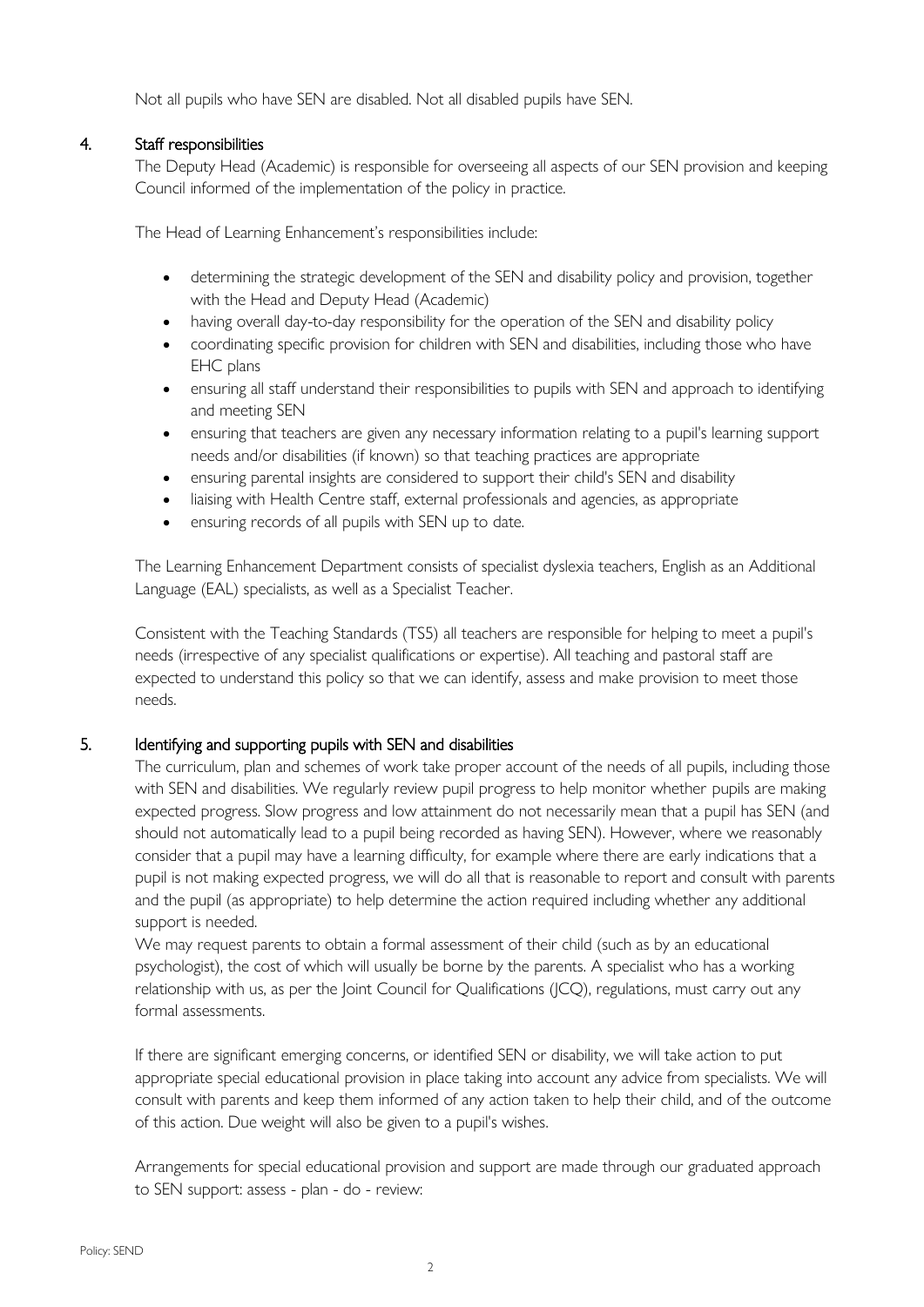- **Assess:** We will carry out an analysis of the pupil's needs so that support can be matched to need. All pupils are assessed on entry using an on-line dyslexia screener. Results of English spelling tests, school tests, examinations and teacher recommendation also informs the assessment. If not already done so, we may recommend, in consultation with parents, that external agencies and professionals are engaged to help assess the pupil's needs and to advise on any support needed. Any specialist advice received will usually be discussed with the pupil and the pupil's parents.
- Plan: Where it is decided to provide SEN support the Head of Learning Enhancement will agree in consultation with parents and the pupil the adjustments, interventions, support and any teaching strategies or approaches that are to be put in place. These will be recorded on iSAMS.
- Do: Teachers will work closely with the Head of Learning Enhancement to assess and monitor the targeted plan of support and the impact of support and interventions in place for the pupil.
- Review: The effectiveness of any support and its impact on the pupil's progress will be reviewed as agreed between the School and parents at the Learning Enhancement parent/teachers meeting. Teachers, working with the Head of Learning Enhancement, will revise the impact and quality of the support and interventions in light of the pupil's progress and development and will decide on any changes to the support in consultation with parents and the pupil (as appropriate).

We recognise that some pupils with a SEN may also have a disability. We will do all that is reasonable in order to meet the needs of pupils with disabilities for which, with reasonable adjustments, we can adequately cater.

## 6. Recording progress of pupils with SEND

We will record the progress of and any support for pupils with significant learning difficulties or disabilities or where they have an Education Health Care Plan. This will be recorded by way of an individual pupil profile, known as a Yellow Form. Yellow Forms are drawn up in consultation with teachers, Head of Learning Enhancement and the Housemistress. The Yellow Form contains key information such as:

- Teaching strategies
- The additional or different provision of support in place
- Information about the pupil, e.g. strengths, weaknesses, diagnosed learning difficulties, disabilities or medical conditions and what these mean to the pupil and how these affect them

Yellow Forms are under constant review and are updated as required.

Tracking records informs progress and attainment levels. We will measure the overall progress of pupils with SEND at the end of the various key stages such as GCSE and A level to see how much progress they make compared with that of their peers.

The pupil, together with their teachers, sets their own targets in academic lessons.

## 7. SEN provision

Our SEN provision currently includes: in-class differentiation, learning support (in and out of class), additional specialist teaching, support from the Head of Learning Enhancement, additional one-to-one lessons (usually charged to parents). Drop-in sessions are also available to all pupils.

#### 8. Further aspects relating to SEND provision

#### 8.1 Admissions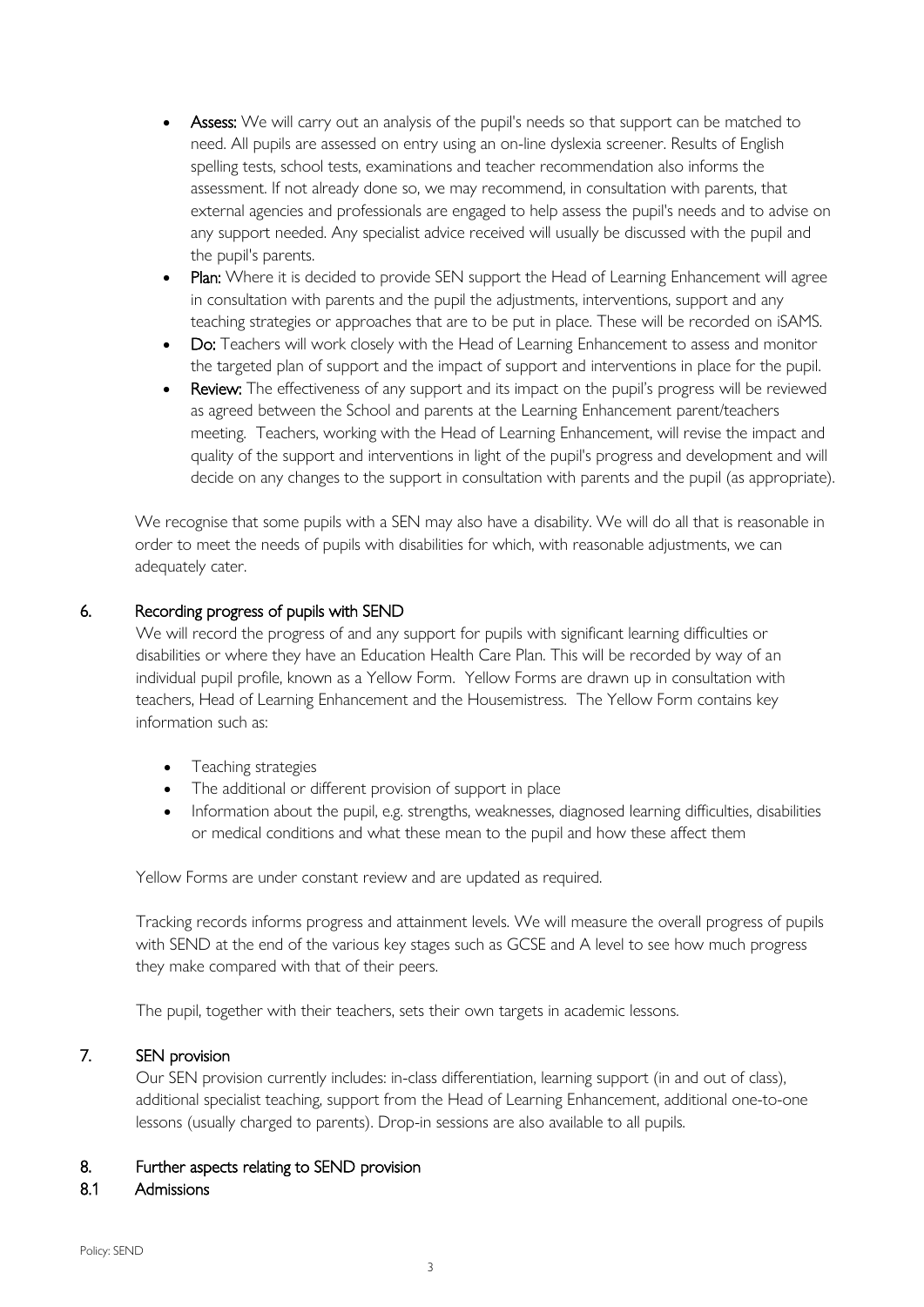We are academically selective and welcome all children who can make the most of the opportunities offered and can flourish in our caring environment. Our Admissions Policy aims to eliminate from the admissions process, as far as possible, any substantial disadvantages which may be encountered by applicants with disabilities.

We will treat every application from a SEN and disabled pupil in a fair, open-minded way. However, we will assess all pupils for admission on the basis of our standard selection criteria from time to time.

We endeavour to ensure that we are able fully to support the needs of all prospective pupils. Parents of pupils with disabilities, SEN or learning difficulties are advised to discuss their child's requirements with us before they sit the entrance exam so that adequate provision can be made for them on the day. Parents are asked to provide a copy of a medical report or educational psychologist's report to support a request, for example, for large print material, extra time, use of laptops or other special arrangements. Before an offer of a place is made, we will assess whether we are able to adequately cater for and meet any SEN and disabilities (if known) through discussion and meetings with parents, consideration of any professional reports and references from previous schools, assessment of the pupil at a taster day, as appropriate.

An offer of a place may not be made if we determine, following consultation with parents, that they are unable to meet and provide for a pupil's needs. The School will always consider its obligations under the Equality Act 2010.

Our Admissions Policy can be found on the website. It applies equally to all prospective pupils and details how the we support those applicants with SEN and/or a disability.

#### 8.2 Withdrawal

Where, after all reasonable adjustments have been made or considered, we feel that we are unable to accommodate a disabled pupil or meet their needs, we may require parents, after appropriate consultation, to withdraw their child. Fees in lieu of notice will not be chargeable in these circumstances and the acceptance deposit returned.

## 8.3 Pupils with an Education Health Care Plan ('EHC Plan')

The needs of the majority of pupils with SEN will be met effectively through our SEN support. However, where the pupil has not made expected progress despite the SEN support in place, parents and the School have the right to ask the Local Authority to make an assessment with a view to drawing up an EHC Plan for their child. Parents are asked to consult with us before exercising this right. We will always consult with parents before exercising this right.

If the Local Authority refuses to make an assessment, parents have a right of appeal to the First-tier Tribunal (Health, Education and Social Care Chamber). The School does not have this right of appeal. Where a prospective pupil has an EHC Plan, we will consult with the parents and the Local Authority (where appropriate) to ensure that we can deliver the provision specified in the EHC Plan. Any additional services that are needed to meet the requirements of the EHC Plan may need to be charged, either directly to the parent or to the Local Authority if the Local Authority is responsible for the fees and Wycombe Abbey is named in the EHC Plan. In all other circumstances, charges may be made directly to parents, subject to our obligations under the Equality Act 2010. We co-operate with the Local Authority to ensure that relevant annual reviews of EHC plans are carried out as required.

#### 8.4 Three-year accessibility plan

A copy of our Accessibility Plan can be provided upon request by writing to the Bursar. This sets out our plan to increase the extent to which disabled pupils can participate in the curriculum; improve the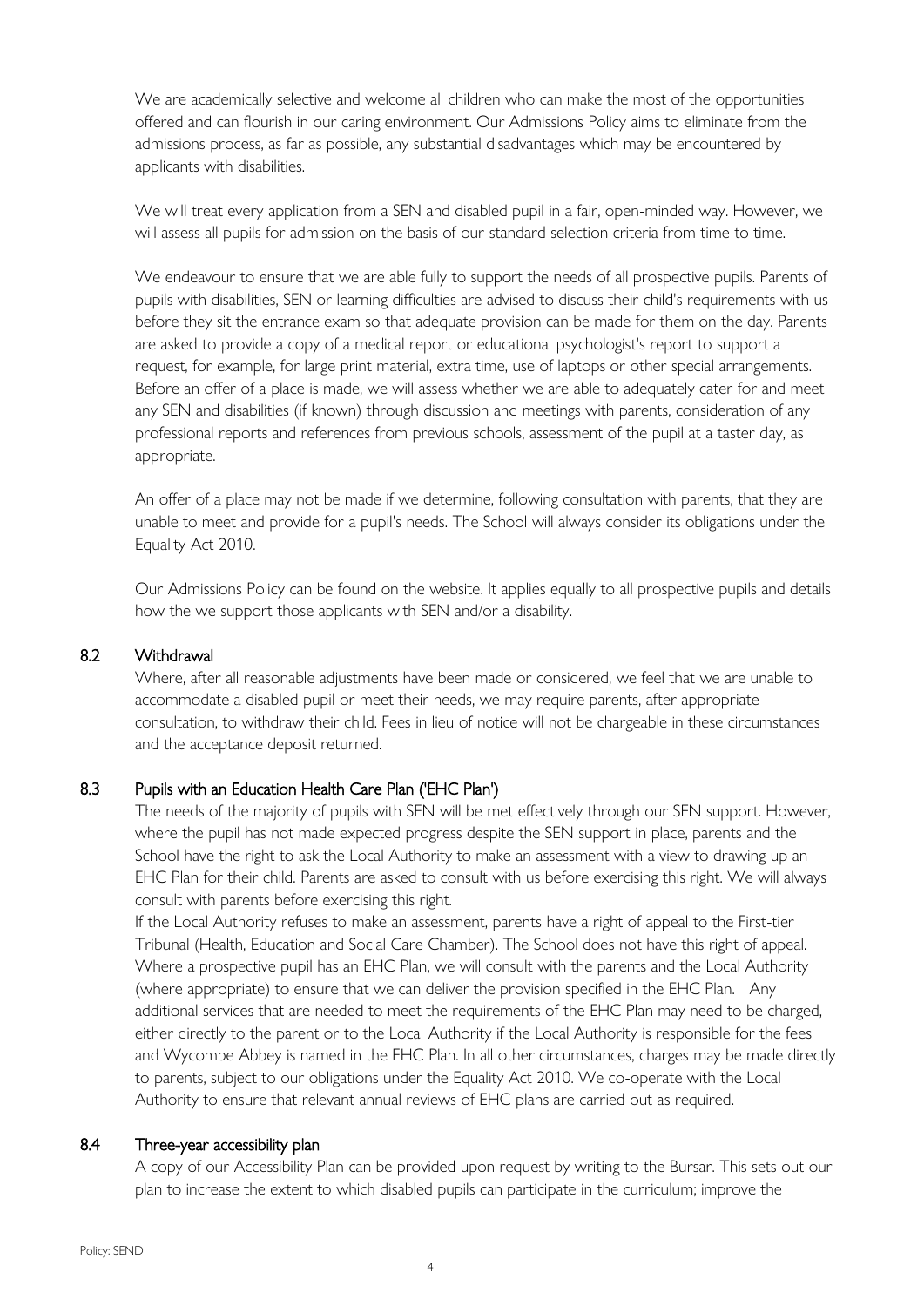physical environment for the purpose of increasing the extent to which disabled pupils are able to take advantage of education and benefits, facilities or services provided or offered; and improve the delivery to disabled pupils of information which is readily accessible to pupils who are not disabled.

## 8.5 Bullying and behavioural issues

All pupils are taught that any form of discrimination, bullying and harassment is prohibited and will not be tolerated. Pupils are taught through Wellbeing lessons, General Studies and Chapel the importance of respecting each other and behaving towards each other with kindness, courtesy and consideration. Our behaviour and anti-bullying policies make clear the seriousness of bullying, victimisation and harassment and that appropriate sanctions will be applied to any pupil who displays inappropriate behaviour.

We recognise that disabled pupils or those with SEN may be particularly vulnerable to being bullied. The Anti-bullying strategy makes it clear that bullying behaviour of any kind is not acceptable and will be taken very seriously.

We also recognise that bullying (or other matters such as bereavement) can lead to learning difficulties or wider mental health difficulties. Persistent disruptive or withdrawn behaviours do not necessarily mean that a child or young person has SEN but where there are concerns, an assessment may be undertaken to determine whether there are any causal factors such as undiagnosed learning difficulties, difficulties with communication or mental health issues.

We recognise that pupils with SEN and disabilities can face additional safeguarding challenges and additional barriers can therefore exist when recognising abuse and neglect in this group of pupils. These can include:

- assumptions that indicators of possible abuse such as behaviour, mood and injury relate to the pupil's disability without further exploration.
- the potential for pupils with SEN and disabilities being disproportionally impacted by behaviours such as bullying, without outwardly showing any signs; and
- communication barriers and difficulties in overcoming these barriers.

The School's Safeguarding and Child Protection Policy will be followed if there are any safeguarding concerns relating to a pupil.

# 8.6 Entitlements to additional time and/or support in external assessments

Pupils who have been diagnosed as having a learning difficulty may be entitled to support, such as additional time and/or modified provision, to complete external assessments. Parents should speak to the Head of Learning Enhancement with regard to any application for additional support as soon as reasonably practicable. The Head of Learning Enhancement will process applications for appropriate examination access in conjunction with the Housemistress, Exams Office, Head of Sections and Deputy Head (Academic).

# 8.7 Staff Training

Teaching staff receive regular training on the learning needs of pupils with SEND and also on identifying pupils with possible difficulties. Teachers are trained to differentiate within the curriculum and to take into account pupils' learning difficulties. The Head of Learning Enhancement liaises with the teaching staff about the most appropriate means of meeting the needs of pupils with SEND. The Learning Enhancement Department provides information, accessed through iSAMS, which summarise for teachers the difficulties a pupil faces with their learning and suggests useful strategies. In addition to this, the Learning Enhancement staff offer individual advice to teachers.